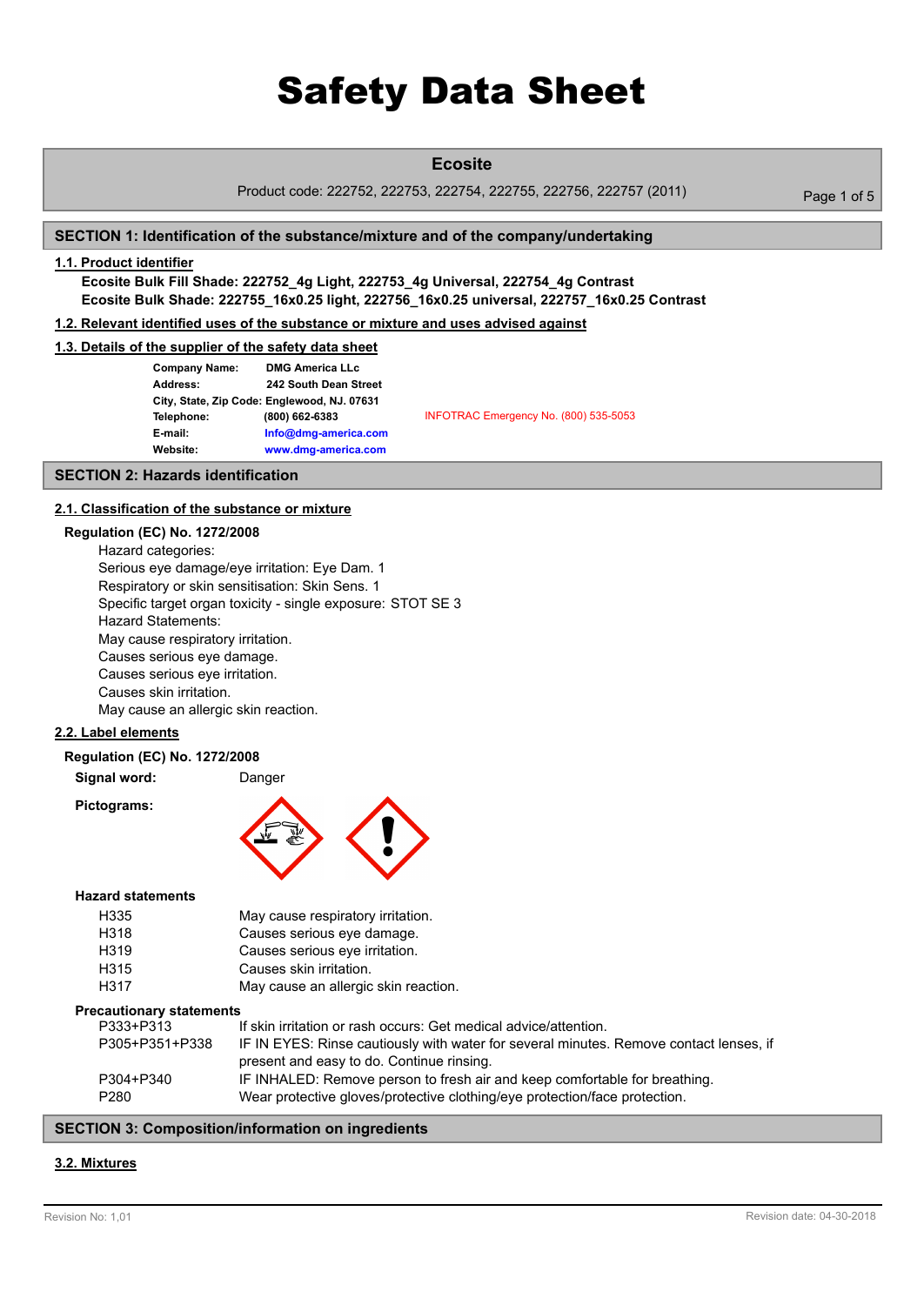# **Ecosite**

Product code: 222752, 222753, 222754, 222755, 222756, 222757 (2011)

Page 2 of 5

#### **Chemical characterization**

chemical characterization (preparation): Acrylate.-resin.

#### **Hazardous components**

| CAS No     | l Chemical name                                                 |          | Quantity   |  |
|------------|-----------------------------------------------------------------|----------|------------|--|
|            | IEC No                                                          | Index No | REACH No   |  |
|            | Classification according to Regulation (EC) No. 1272/2008 [CLP] |          |            |  |
| 41637-38-1 | Dimethacrylate Resin                                            |          | $5 - 45$ % |  |
|            |                                                                 |          |            |  |
|            |                                                                 |          |            |  |

Full text of H and EUH statements: see section 16.

### **SECTION 4: First aid measures**

#### **4.1. Description of first aid measures**

#### **General information**

Seek medical attention if problems persist. Change contaminated clothing.

#### **After inhalation**

Move victim to fresh air. Put victim at rest and keep warm.

#### **After contact with skin**

After contact with skin, wash immediately with: Water and soap.

#### **After contact with eyes**

In case of contact with eyes, rinse immediately with plenty of water and seek medical advice.

#### **After ingestion**

Immediately get medical attention. Do not induce vomiting.

#### **SECTION 5: Firefighting measures**

# **5.1. Extinguishing media**

# **Suitable extinguishing media**

Water fog. Extinguishing powder. Sand. Foam. Carbon dioxide (CO2).

#### **Unsuitable extinguishing media**

High power water jet.

#### **5.2. Special hazards arising from the substance or mixture**

COx, NOx

# **SECTION 6: Accidental release measures**

#### **6.1. Personal precautions, protective equipment and emergency procedures** Provide adequate ventilation.

# **6.2. Environmental precautions**

Do not empty into drains or the aquatic environment.

### **6.3. Methods and material for containment and cleaning up**

Collect mechanically. Absorb with liquid-binding material (e.g. sand, diatomaceous earth, acid- or universal binding agents).

## **SECTION 7: Handling and storage**

#### **7.1. Precautions for safe handling**

#### **Advice on safe handling**

Keep container tightly closed. Wear suitable protective clothing and gloves.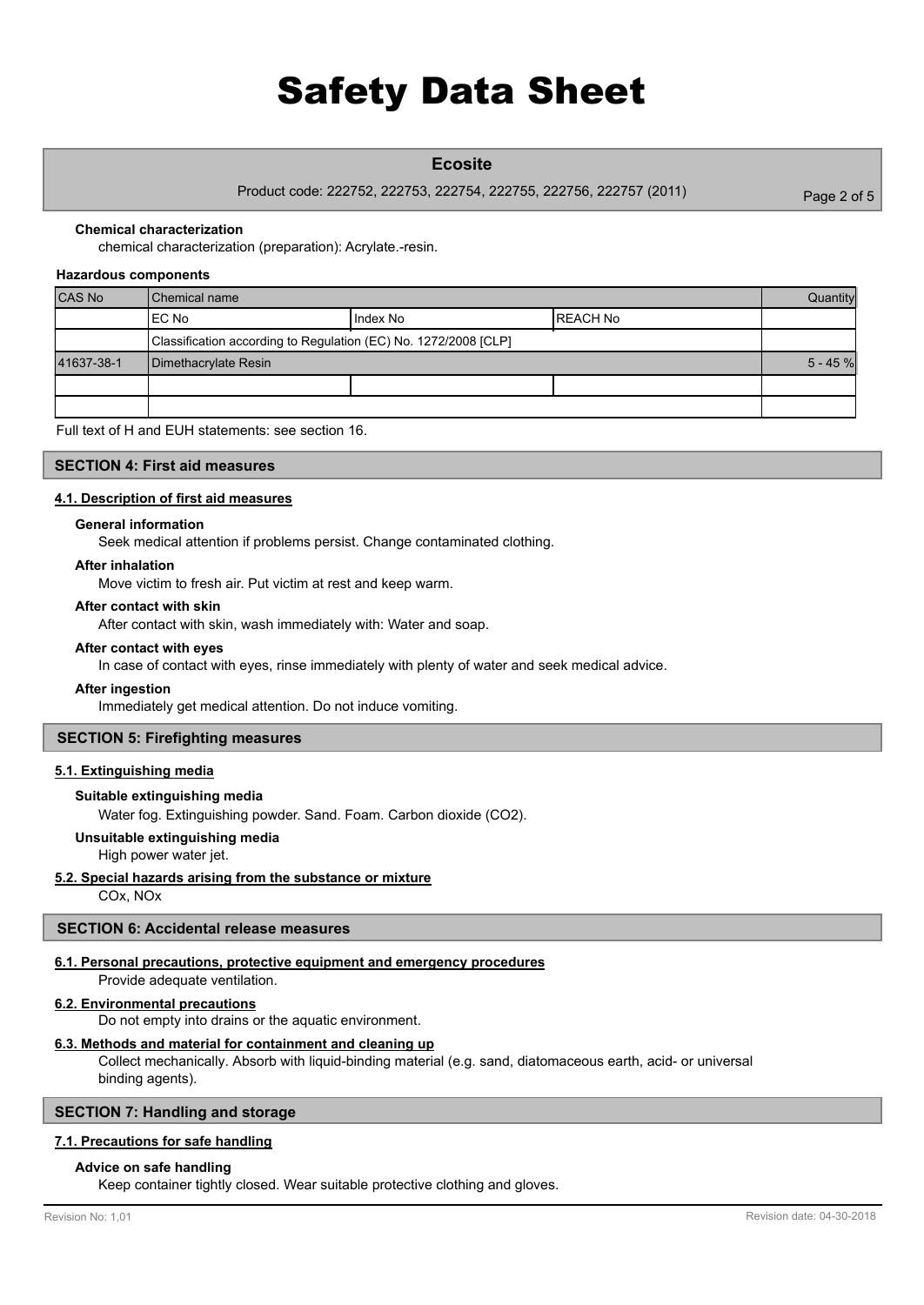# **Ecosite**

Product code: 222752, 222753, 222754, 222755, 222756, 222757 (2011)

Page 3 of 5

### **7.2. Conditions for safe storage, including any incompatibilities**

Keep container tightly closed in a cool, well-ventilated place. Store only in original container. **Requirements for storage rooms and vessels**

# **SECTION 8: Exposure controls/personal protection**

## **8.1. Control parameters**

## **8.2. Exposure controls**



Ensure adequate ventilation of the storage area. **Appropriate engineering controls**

#### **Protective and hygiene measures**

When using do not eat or drink.

#### **Eye/face protection**

Tightly sealed safety glasses.

#### **Hand protection**

Tested protective gloves are to be worn: Suitable material: NBR (Nitrile rubber).

# **Respiratory protection**

The following must be prevented: inhalation.

# **SECTION 9: Physical and chemical properties**

### **9.1. Information on basic physical and chemical properties**

| Physical state:<br>Colour:               | Paste<br>vellow |                         |
|------------------------------------------|-----------------|-------------------------|
| Odour:                                   | like: ester     |                         |
|                                          |                 |                         |
| pH-Value (at 20 $^{\circ}$ C):           |                 | not applicable          |
| Changes in the physical state            |                 |                         |
| Initial boiling point and boiling range: |                 | > 200 °C                |
| point of decomposition:                  |                 | not determined          |
| Flash point:                             |                 | $>$ 100 °C              |
| Density:                                 |                 | $1,8$ g/cm <sup>3</sup> |
| Vapour density:<br>(at 20 °C)            |                 | >1                      |

### **SECTION 10: Stability and reactivity**

# **10.4. Conditions to avoid**

Light. heat.

## **10.5. Incompatible materials**

Keep away from strong acids, leachates, heavy metal salts and reducing materials.

## **10.6. Hazardous decomposition products**

Can be released in case of fire: Gas / vapours, irritant. (Acrylate., pungent)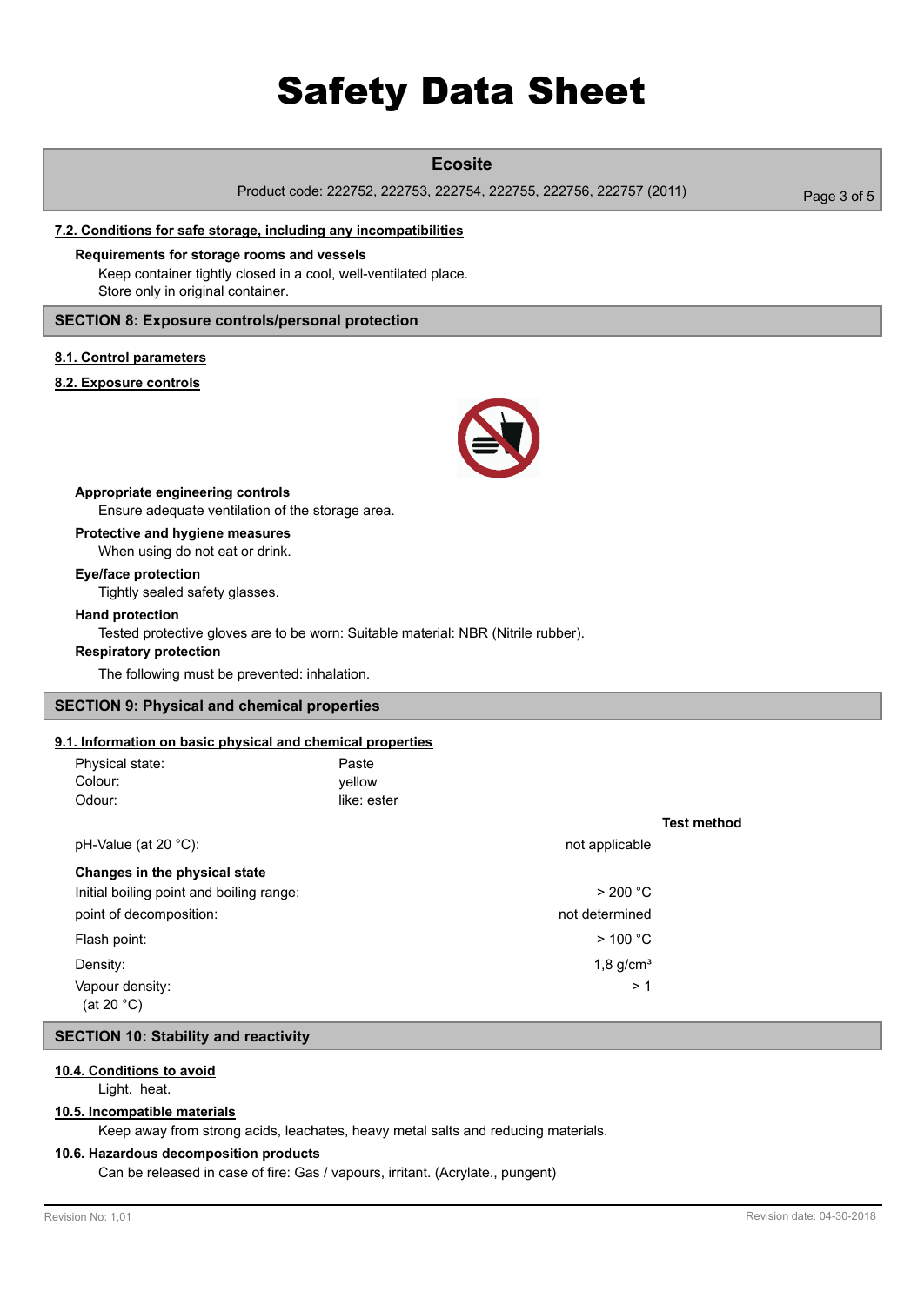# **Ecosite**

Product code: 222752, 222753, 222754, 222755, 222756, 222757 (2011)

#### **Further information**

Substances sensitive to light.

# **SECTION 11: Toxicological information**

### **11.1. Information on toxicological effects**

#### **Acute toxicity**

LD50: Rat. 2.000 mg/kg

## **Irritation and corrosivity**

Irritant effect on the eye: Frequently or prolonged contact with skin may cause dermal irritation.

#### **Sensitising effects**

May cause sensitization by skin contact.

## **Specific effects in experiment on an animal**

Frequently or prolonged contact with skin may cause dermal irritation.

## **Additional information on tests**

Contains Methacrylic esters.: May produce an allergic reaction.

## **SECTION 12: Ecological information**

#### **12.1. Toxicity**

Acute fish toxicity LC50: OECD 203 / 96h: >10 mg/l

# **12.2. Persistence and degradability**

Preparation not tested.

### **Further information**

Do not empty into drains or the aquatic environment. Leakage into the environment must be prevented.

#### **SECTION 13: Disposal considerations**

#### **13.1. Waste treatment methods**

#### **Advice on disposal**

Can be burnt together with household waste in compliance with official regulations in contact with approved waste disposal companies and with authorities in charge.

Paste: Carry out a burning of harzardous waste according to official regulations .

#### **Waste disposal number of waste from residues/unused products**

180106 WASTES FROM HUMAN OR ANIMAL HEALTH CARE AND/OR RELATED RESEARCH (except kitchen and restaurant wastes not arising from immediate health care); wastes from natal care, diagnosis, treatment or prevention of disease in humans; chemicals consisting of or containing hazardous substances Classified as hazardous waste.

#### **SECTION 14: Transport information**

#### **Other applicable information**

Not a hazardous material with respect to these transportation regulations.

## **SECTION 15: Regulatory information**

#### **15.1. Safety, health and environmental regulations/legislation specific for the substance or mixture**

#### **National regulatory information**

Water contaminating class (D): 2 - water contaminating

# **SECTION 16: Other information**

Page 4 of 5